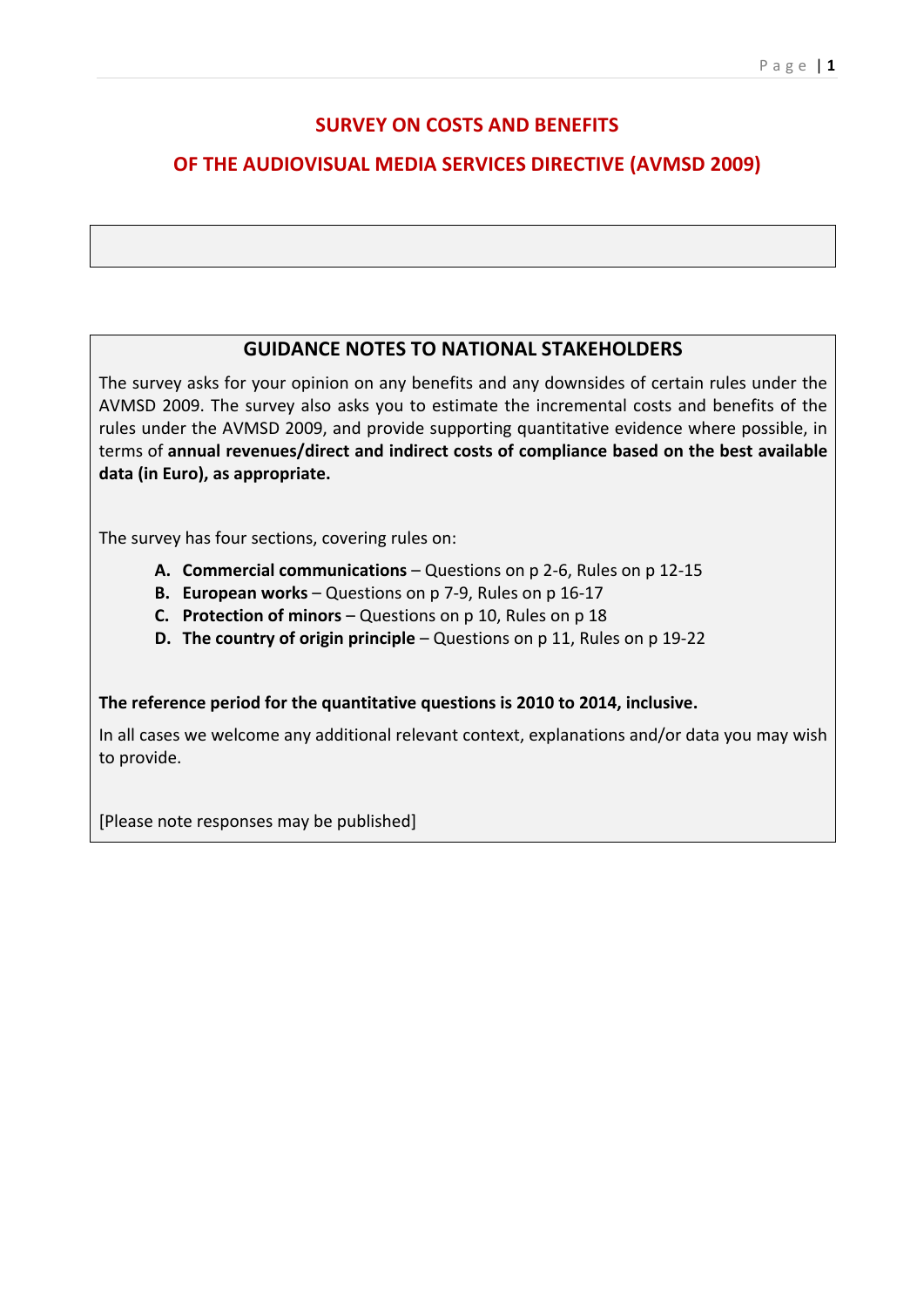### **SECTION B: FUROPEAN WORKS**

#### **Background**

The AVMSD includes rules on the promotion of the production of and access to European works. Such promotion could be carried out, e.g., through financial contributions to the production and rights acquisition of European works or by ensuring a share and/or prominence of European works in the catalogue of programmes.

- Broadcasters are required, where practicable, to reserve a majority proportion of their broadcast transmission time for European works.
- Broadcasters are also required to reserve a minimum proportion (at least 10%) of their transmission time for European works created by independent producers.
- Member States are required to report to the Commission every four years on the implementation of these provisions in relation to on-demand services, and every two years in relation to linear services.

See Annex B for a copy of the rules.

### **B1.** What do you consider to be (a) the **BENEFITS** and (b) the **DOWNSIDES** of the rules on **European works**?

The rules on European Works are meant to be of benefit for the members of the Swedish Film & TV Producers' Association, as our members are producers of works originating in Sweden (European works as defined in article 1 of the AVMSD).

However, the Swedish Film & TV Producers' Association is of the opinion that the rules have many weaknesses:

### 1. The geographical scope of the Directive does not cover providers of audiovisual media **services established outside the EU**

At present, the VoD market is dominated by US content providers. However, because they are established outside the EU, even if they target mainly European citizens in the EU, they are exempted from the AVMS obligations. This means i) there is a competitive disadvantage for European services which are subject to the Directive, ii) consumers of the US content providers' serivces are not protected by the legal dispositions of the AVMS Directive, and iii) the US players escape the obligations to finance and promote European independent works, which is the cornerstone allowing production companies to distribute a wide and diverse offer of film/TV content. As linear broadcasters are gradually losing market shares, and thus contribute less to the promotion of independent productions than they used to, investment from VoD platforms will become more and more important. When US VoD services are excluded from the scope of the AVMSD, it clearly hampers the objectives of 167 TFEU in relation to cultural diversity.

### 2. The current rules on European Works need to be strengthened

The fact 1) that article 17 currently only requires 10 % of the broadcasters' transmission time to be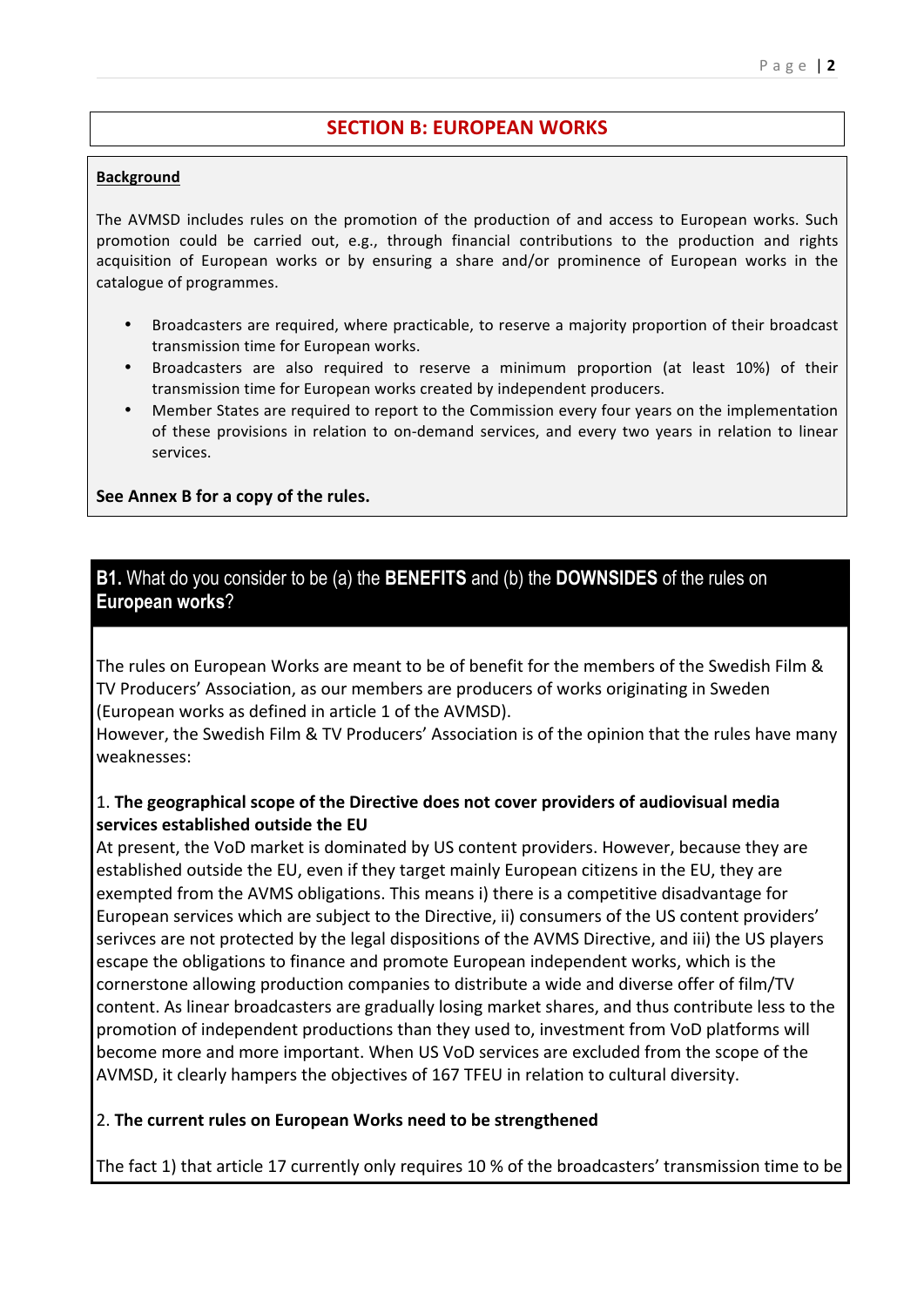reserved for European works created by producers who are independent from broadcasters and 2) that it is currently not an absolute requirement that the producer needs to own all the secondary rights to the works for such producer to be considered independent, makes the current rules on European works ineffective. The rules needs to be strengthened, as follows, to make a difference:

(i) Article 17 of the AVMSD should be amended to read that 25% (instead of 10% as currently applies) of the broadcasters' transmission time should be reserved for European works created by producers who are independent of broadcasters, and

(ii) (of equal importance as (i)) According to recital 71 of the directive: "When defining 'producers who are independent of broadcasters' as referred to in Article 17, Member States should take appropriate account notably of criteria such as /.../ the ownership of secondary rights." Ownership of secondary rights is absoulutely crucial for independent producers. Therefore, when defining "producers who are independent from broadcasters" it should be an absolute requirement that the producer is the owner of all secondary rights to the works.

Making these two changes would bring the rules in line with the regulation that is already in place for the UK public service broadcasters.

# **European works 50% rule**

**B2. On a scale of 1-5 where 1 means 'low cost' and 5 means 'high cost', what were the costs to your business of the requirement that the majority of transmission time be reserved for European works, where practicable?**

| CIRCLE RELEVANT NUMBER |  |           |              |
|------------------------|--|-----------|--------------|
| Low Cost               |  | High Cost |              |
|                        |  |           | <b>DK/NA</b> |

### **B3. On a scale of 1-5 where 1 means 'low level of benefits' and 5 means 'high level of benefits', what were the benefits to your business of the requirement that the majority of transmission time be reserved for European works, where practicable?**

| CIRCLE RELEVANT NUMBER |  |              |  |       |
|------------------------|--|--------------|--|-------|
| Low Benefit            |  | High Benefit |  |       |
|                        |  |              |  | DK/NA |

**B4. Please provide any supporting evidence in the form of estimated costs and benefits to your business of the provision requiring that the majority of transmission time be reserved for European works, where practicable.**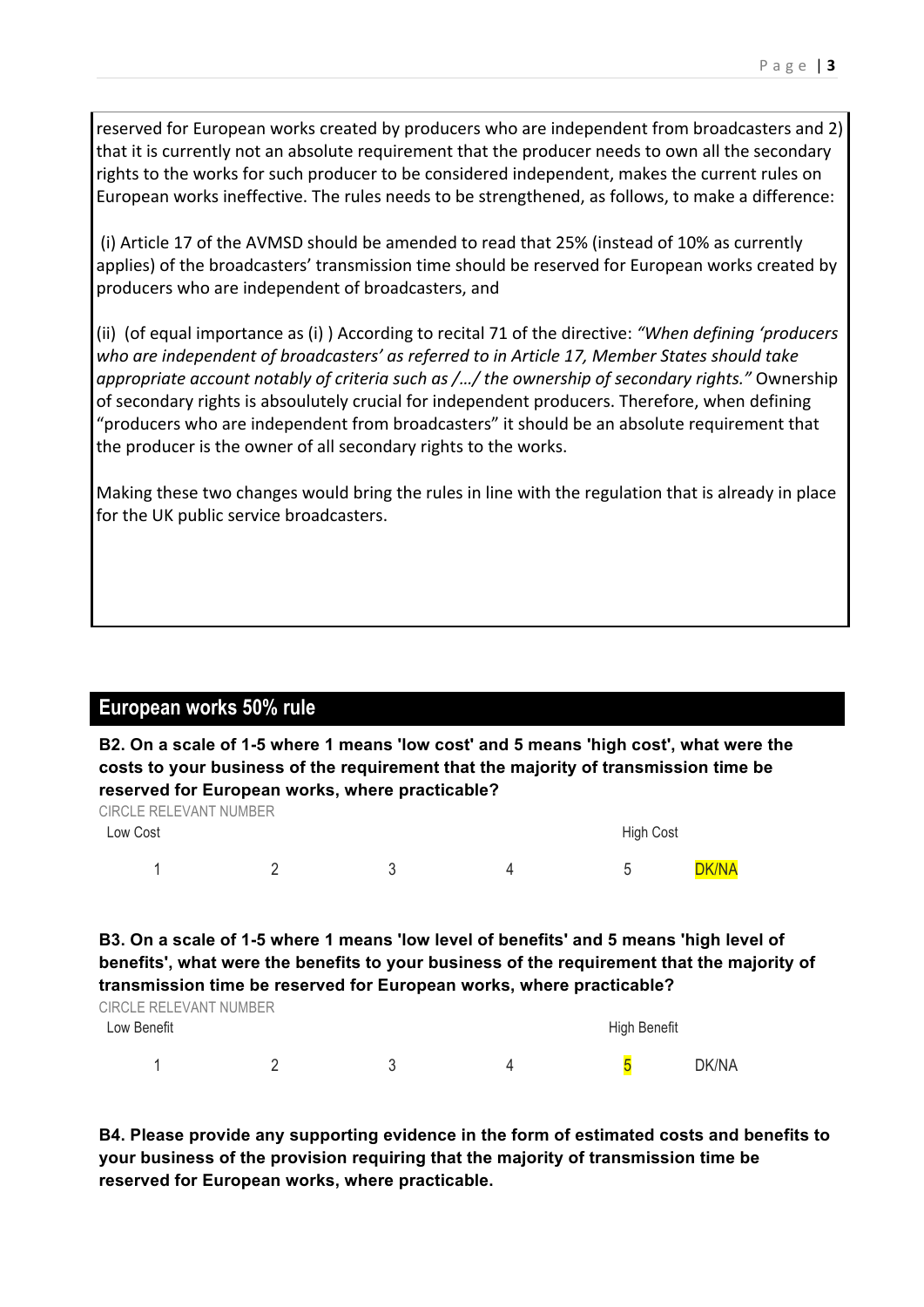N/A. 

# **European works 10% rule**

**B5. On a scale of 1-5 where 1 means 'low cost' and 5 means 'high cost', what were the costs to your business of the requirement that 10% of transmission time be reserved for independent productions?**

| CIRCLE RELEVANT NUMBER |  |                  |              |
|------------------------|--|------------------|--------------|
| Low Cost               |  | <b>High Cost</b> |              |
|                        |  |                  | <b>DK/NA</b> |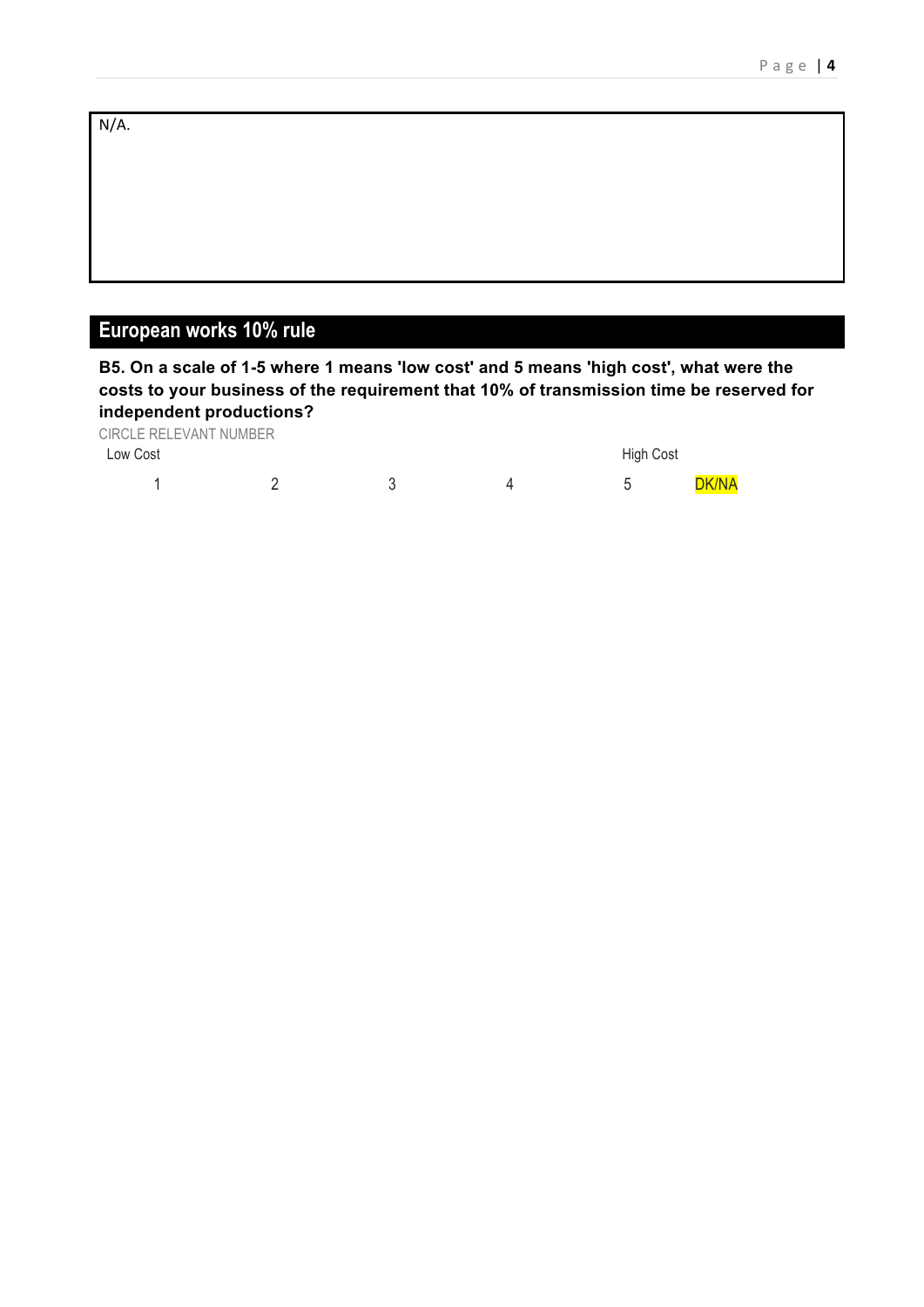### **B6. On a scale of 1-5 where 1 means 'low level of benefits' and 5 means 'high level of benefits', what were the benefits to your business of the requirement that 10% of transmission time be reserved for independent productions?**

| CIRCLE RELEVANT NUMBER |  |              |       |
|------------------------|--|--------------|-------|
| Low Benefit            |  | High Benefit |       |
|                        |  |              | DK/NA |

**B7. Please provide any supporting evidence in the form of estimated costs and benefits to your business of the provision requiring that 10 % of transmission time be reserved for independent productions.**

|--|

HOWEVER, THE RULE NEEDS TO BE STRENGTHENED IN ORDER TO BE EFFECTIVE, PLEASE SEE ABOVE.

# **ANNEX B**

### **Rules on the promotion of European works**

### **Applicable to linear audiovisual media services:**

#### *Article 16*

- 1. Member States shall ensure, where practicable and by appropriate means, that broadcasters reserve for European works a majority proportion of their transmission time, excluding the time allotted to news, sports events, games, advertising, teletext services and teleshopping. This proportion, having regard to the broadcaster's informational, educational, cultural and entertainment responsibilities to its viewing public, should be achieved progressively, on the basis of suitable criteria.
- 2. Where the proportion laid down in paragraph 1 cannot be attained, it must not be lower than the average for 1988 in the Member State concerned.

However, in respect of Greece and Portugal, the year 1988 shall be replaced by the year 1990.

3. Member States shall provide the Commission every 2 years, starting from 3 October 1991, with a report on the application of this Article and Article 17.

That report shall in particular include a statistical statement on the achievement of the proportion referred to in this Article and Article 17 for each of the television programmes falling within the jurisdiction of the Member State concerned, the reasons, in each case, for the failure to attain that proportion and the measures adopted or envisaged in order to achieve it.

The Commission shall inform the other Member States and the European Parliament of the reports, which shall be accompanied, where appropriate, by an opinion. The Commission shall ensure the application of this Article and Article 17 in accordance with the provisions of the Treaty on the Functioning of the European Union. The Commission may take account in its opinion, in particular, of progress achieved in relation to previous years, the share of first broadcast works in the programming,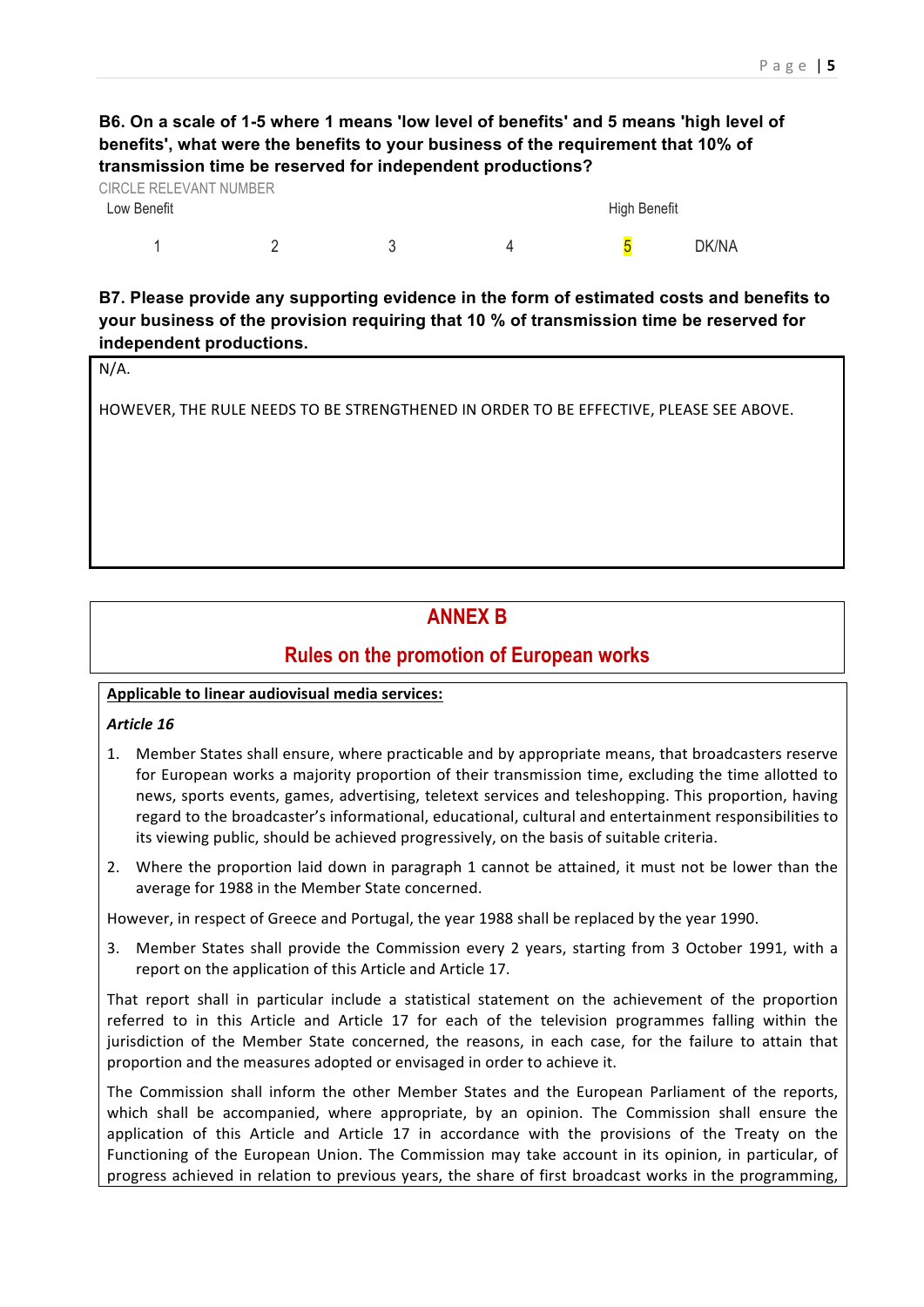the particular circumstances of new television broadcasters and the specific situation of countries with a low audiovisual production capacity or restricted language area.

### *Article 17*

Member States shall ensure, where practicable and by appropriate means, that broadcasters reserve at least 10 % of their transmission time, excluding the time allotted to news, sports events, games, advertising, teletext services and teleshopping, or alternately, at the discretion of the Member State, at least 10 % of their programming budget, for European works created by producers who are independent of broadcasters. This proportion, having regard to the broadcaster's informational, educational, cultural and entertainment responsibilities to its viewing public, should be achieved progressively, on the basis of suitable criteria. It must be achieved by earmarking an adequate proportion for recent works, that is to say works transmitted within 5 years of their production.

#### *Article 18*

This Chapter shall not apply to television broadcasts that are intended for local audiences and do not form part of a national network.

#### Applicable to non-linear audiovisual media services:

#### *Article 13*

- 1. Member States shall ensure that on-demand audiovisual media services provided by media service providers under their jurisdiction promote, where practicable and by appropriate means, the production of and access to European works. Such promotion could relate, inter alia, to the financial contribution made by such services to the production and rights acquisition of European works or to the share and/or prominence of European works in the catalogue of programmes offered by the ondemand audiovisual media service.
- 2. Member States shall report to the Commission no later than 19 December 2011 and every 4 years thereafter on the implementation of paragraph 1.
- 3. The Commission shall, on the basis of the information provided by Member States and of an independent study, report to the European Parliament and to the Council on the application of paragraph 1, taking into account the market and technological developments and the objective of cultural diversity.

#### **Definition of European works:**

### *Article 1*

- 1. 'European works' means the following:
	- (i) works originating in Member States;
	- (ii) works originating in European third States party to the European Convention on Transfrontier Television of the Council of Europe and fulfilling the conditions of paragraph 3;
	- (iii) works co-produced within the framework of agreements related to the audiovisual sector concluded between the Union and third countries and fulfilling the conditions defined in each of those agreements.
- 2. The application of the provisions of points  $(n)(ii)$  and  $(iii)$  of paragraph 1 shall be conditional on works originating in Member States not being the subject of discriminatory measures in the third country concerned.
- 3. The works referred to in points  $(n)(i)$  and  $(i)$  of paragraph 1 are works mainly made with authors and workers residing in one or more of the States referred to in those provisions provided that they comply with one of the following three conditions: